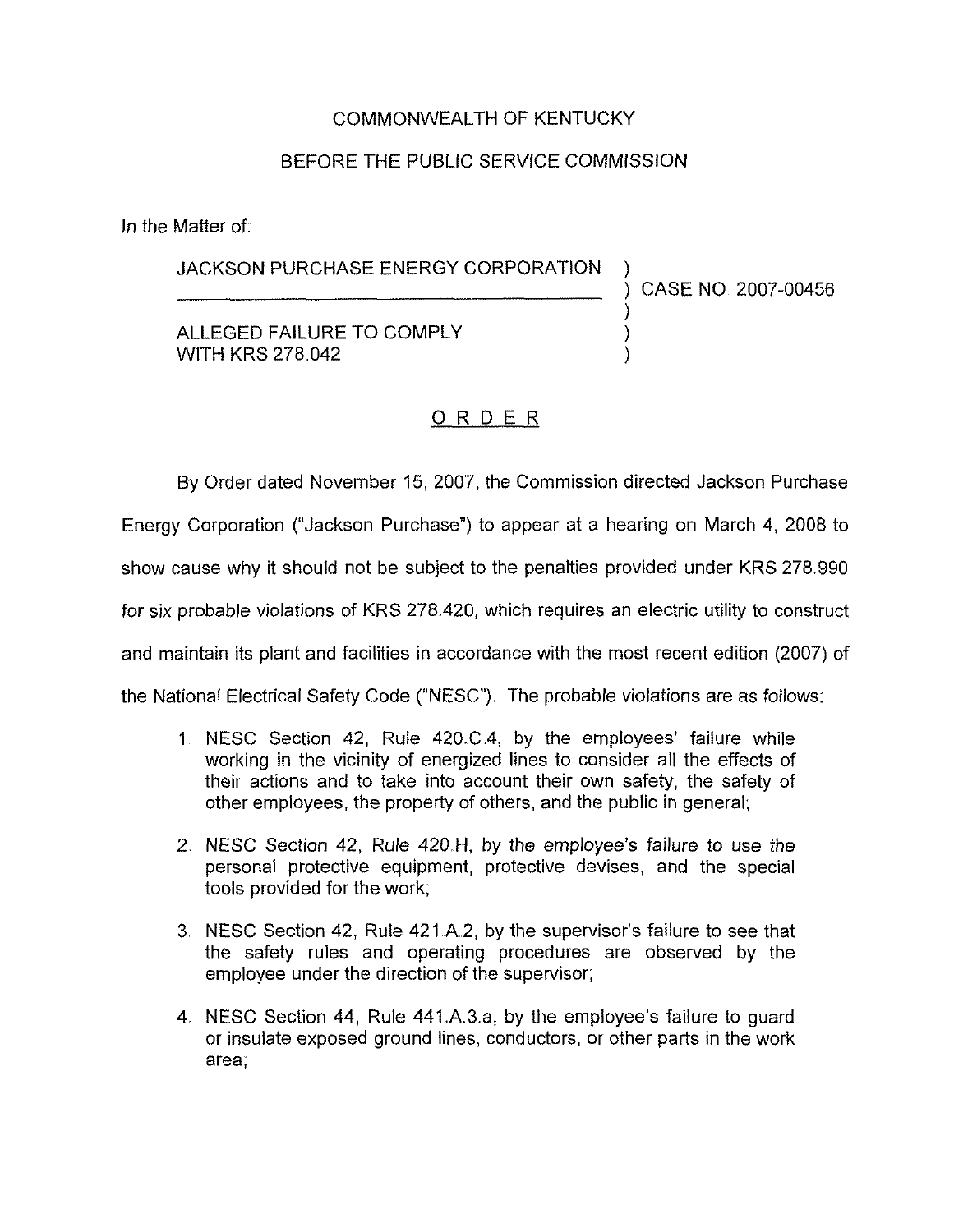- 5. NESC Section 44, Rule 443 A.1, by the employee's failure to insulate himself from energized parts or failure to isolate or insulate himself from ground and grounded structures when working on energized lines and equipment; and
- 6 NESC Section 44, Rule 443,D, by the employee's failure to avoid working on equipment or lines in any position from which a shock or slip will tend to bring the body toward exposed parts at a potential different than the employee's body —work should generally be done from below, rather than from above.

The alleged violations arose from an accident which occurred on August 7, 2007.

At the time of the accident, Joshua Champion, an employee of Hendrix Electric, a contractor hired by Jackson Purchase to work on a reconductoring project, was tying in the new conductors on his pole, Due to the improper positioning of his body relative to the conductors and the failure to use any protective equipment, Mr. Champion sustained electrical burns to his chest, back, and neck as a result of making contact with a clamp energized at 7,200 volts while at the same time making contact with a grounded clevis.

Jackson Purchase filed an answer to the show cause Order and requested an informal conference, which was held at the Commission's offices on January 9, 2008 Discussions at the conference led to the filing of a Stipulation of Facts and Settlement Agreement ("Stipulation") on March 4, 2008. The Stipulation, attached hereto as Appendix A and incorporated herein by reference, sets forth Jackson Purchase's agreement with the statement of facts contained in the Staffs Incident Investigation Report which was appended to the Commission's November 15, 2007 Order. The Stipulation also discusses the remedial actions to be taken by Jackson Purchase, and provides that Jackson Purchase will pay a civil penalty in the amount of \$7,500 in full satisfaction of the six probable violations

 $-2-$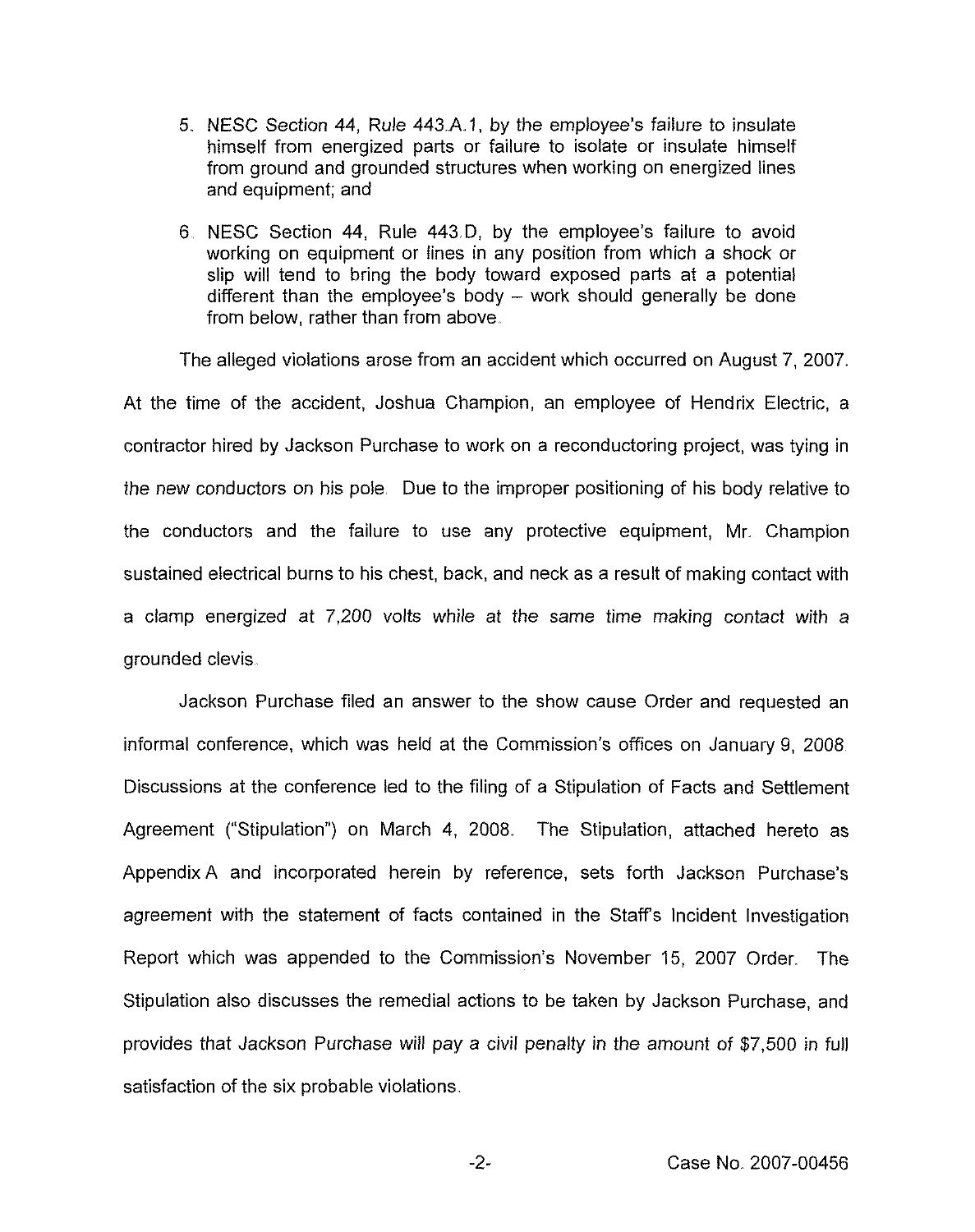Determining whether the terms of the Stipulation are in the public interest and are reasonable, the Commission has taken into consideration the comprehensive nature of the Stipulation and Jackson Purchase's willingness to revise its safety inspection procedures and cooperate to achieve a resolution of this proceeding. Based on the evidence of record and being otherwise sufficiently advised, the Commission finds that the Stipulation is in accordance with the law and does not violate any regulatory principle. The Stipulation is a product of arm's-length negotiations among capable, knowledgeable parties, is in the public interest, and results in a reasonable resolution of all issues in this case

IT IS THEREFORE ORDERED that:

 $1<sub>1</sub>$ The Stipulation is adopted and approved in its entirety as a complete resolution of all issues in this case.

2 Within 30 days of the date of this Order, Jackson Purchase shall pay a civil penalty of \$7,500 by cashier's check or money order payable to the Kentucky State Treasurer and mailed or delivered to the Office of General Counsel, Public Service Commission, 211 Sower Boulevard, Post Office Box 615, Frankfort, Kentucky 40602

3. Within 30 days of the date of this Order, Jackson Purchase shall file a notice setting forth the name and job title of the Jackson Purchase employee who will be responsible for ensuring that safety audits are performed once a month on each Jackson Purchase crew and each contractor crew and that the written records of those audits are being maintained.

Case No. 2007-00456

 $-3-$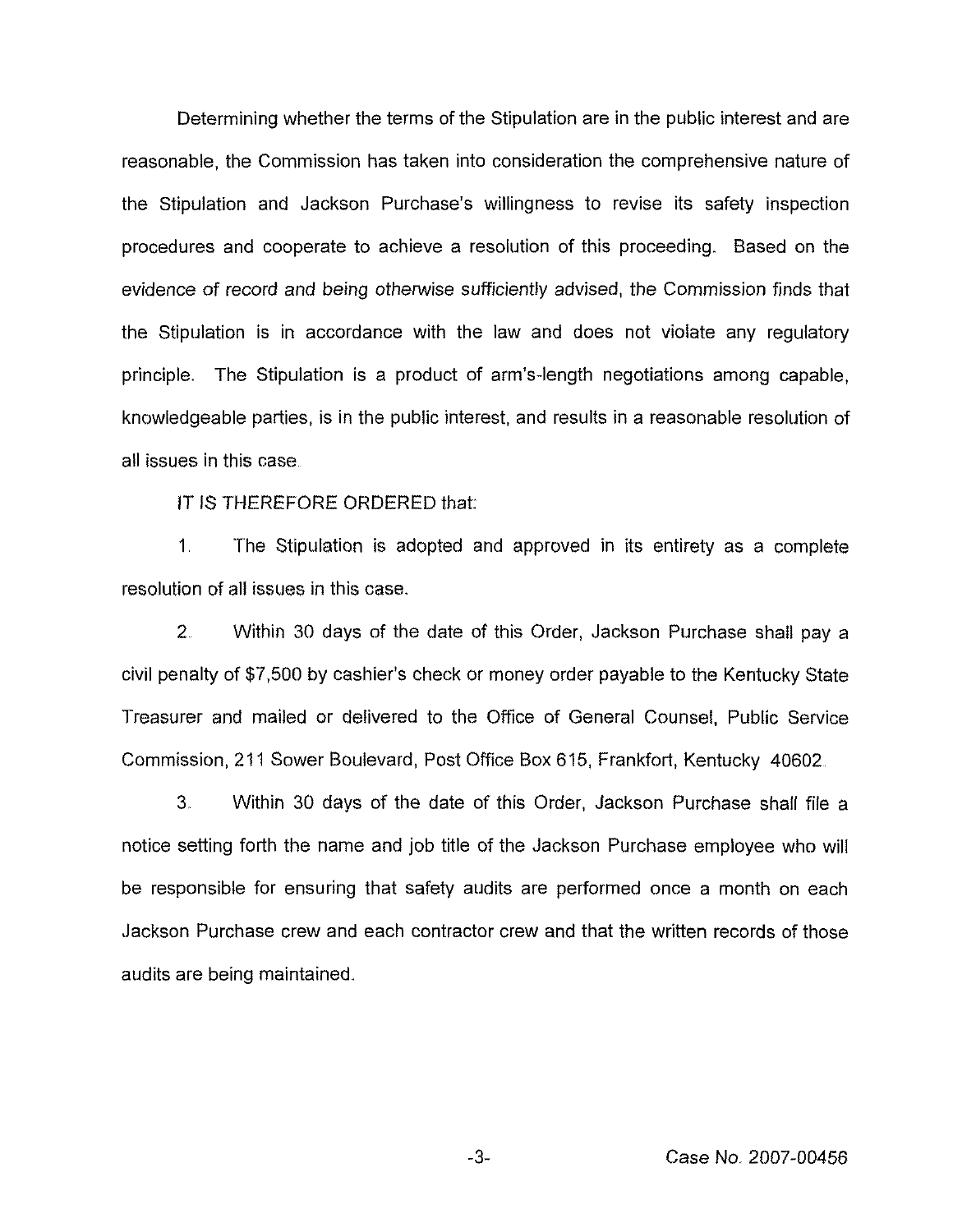4. Upon payment of the \$7,500 civil penalty and the filing of the notice described in the ordering paragraph above, this case shall be closed and removed from the Commission's docket without further Order of the Commission.

Done at Frankfort, Kentucky, this 26th day of march, 2008.

By the Commission

ATTEST. Hunter ecutive Director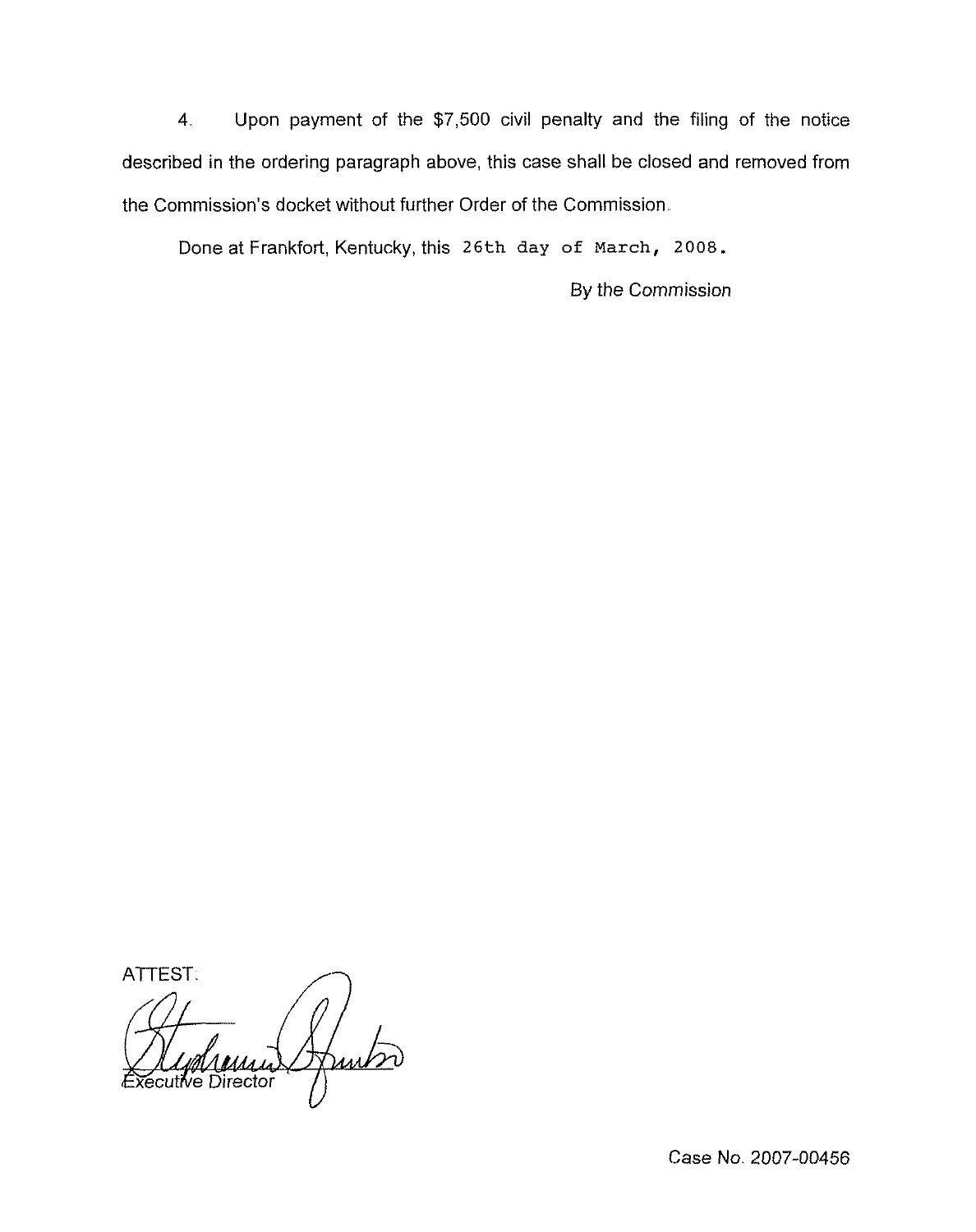## APPENDIX A

# APPENDIX TO AN ORDER OF THE KENTUCKY PUBLIC SERVICE COMMISSION IN CASE NO. 2007-00456 DATED MARCH 26, 2008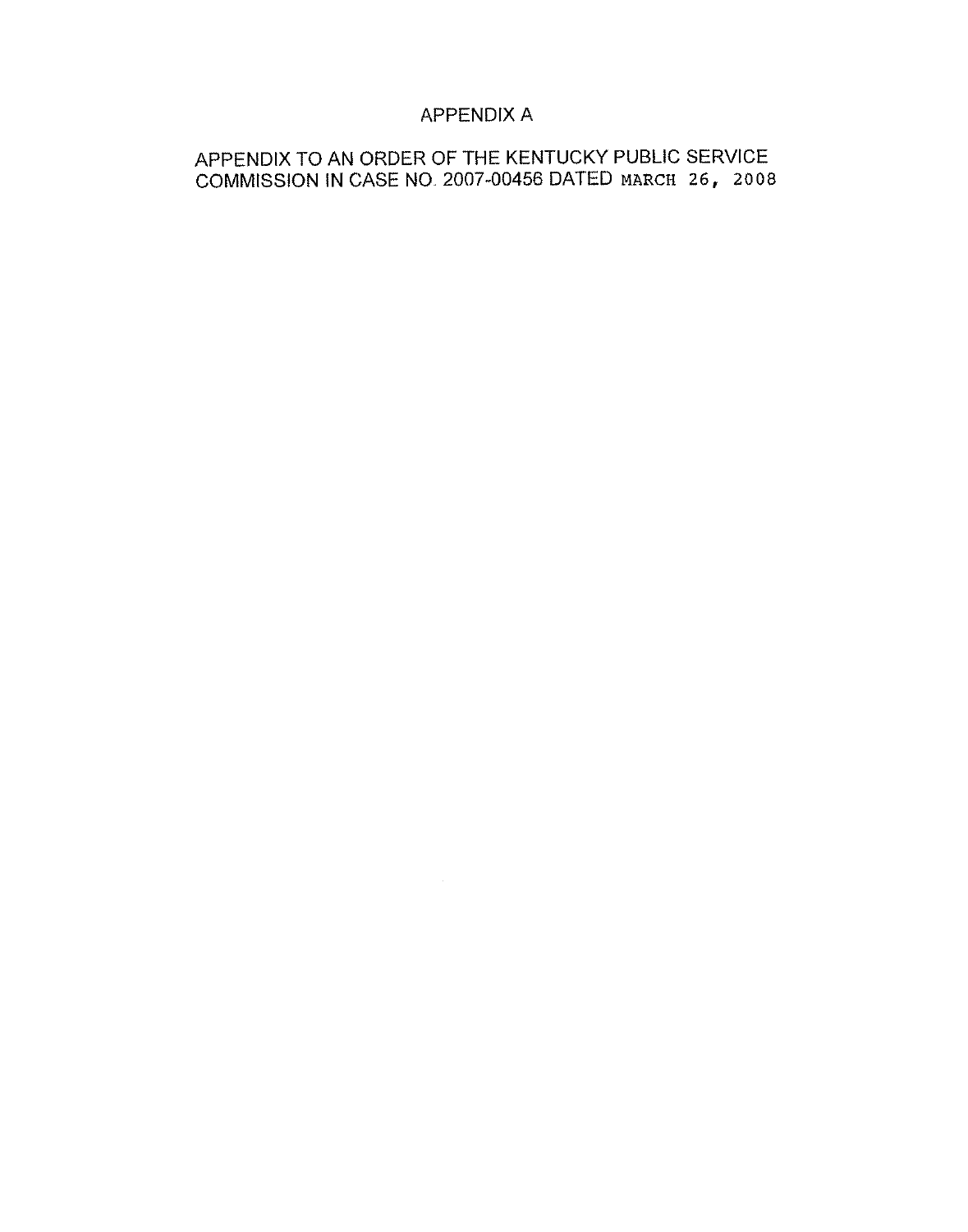# COMMONWEALTH OF KENTUCKY BEFORE THE PUBLIC SERVICE COMMISSION

In the Matter of:

JACKSON PURCHASE ENERGY CORPORATION

) CASE NO 2007-00456

 $\left\langle \right\rangle$ 

ALLEGED FAILURE TO COMPLY WITH KRS 278.042

### STIPULATION OF FACTS AND SETTLEMENT AGREEMENT

By Order dated November 15, 2007, the Commission initiated this proceeding to determine whether Jackson Purchase Energy Corporation ("Jackson Purchase") shoul be subject to the penalties prescribed in KRS 278.990 for six probable violations of KRS 278.042, which requires an electric utility to construct and maintain its plant and facilities in accordance with the most recent edition of the National Electrical Safety Code ("NESC"). The six probable violations cited by the Commission's November 15, 2007 Order are as follows:

- <sup>~</sup> NESC Section 42, Rule 420.C.4, which requires employees while working in the vicinity of energized lines to consider all the effects of their actions and to take into account their own safety, the safety of other employees, the property of others, and the public in general;
- <sup>~</sup> NESC Section 42, Rule 420.H, which requires employees to use personal protective equipment, protective devices, and special tools provided for the work;
- <sup>~</sup> NESC Section 42, Rule 421.A.2, which requires a supervisor to see that safety rules and operating procedures are observed by the employees under the direction of the supervisor;
- <sup>~</sup> NESC Section 44, Rule 441.A.3.a, which requires exposed grounded lines, conductors, or parts in the work be guarded or insulated;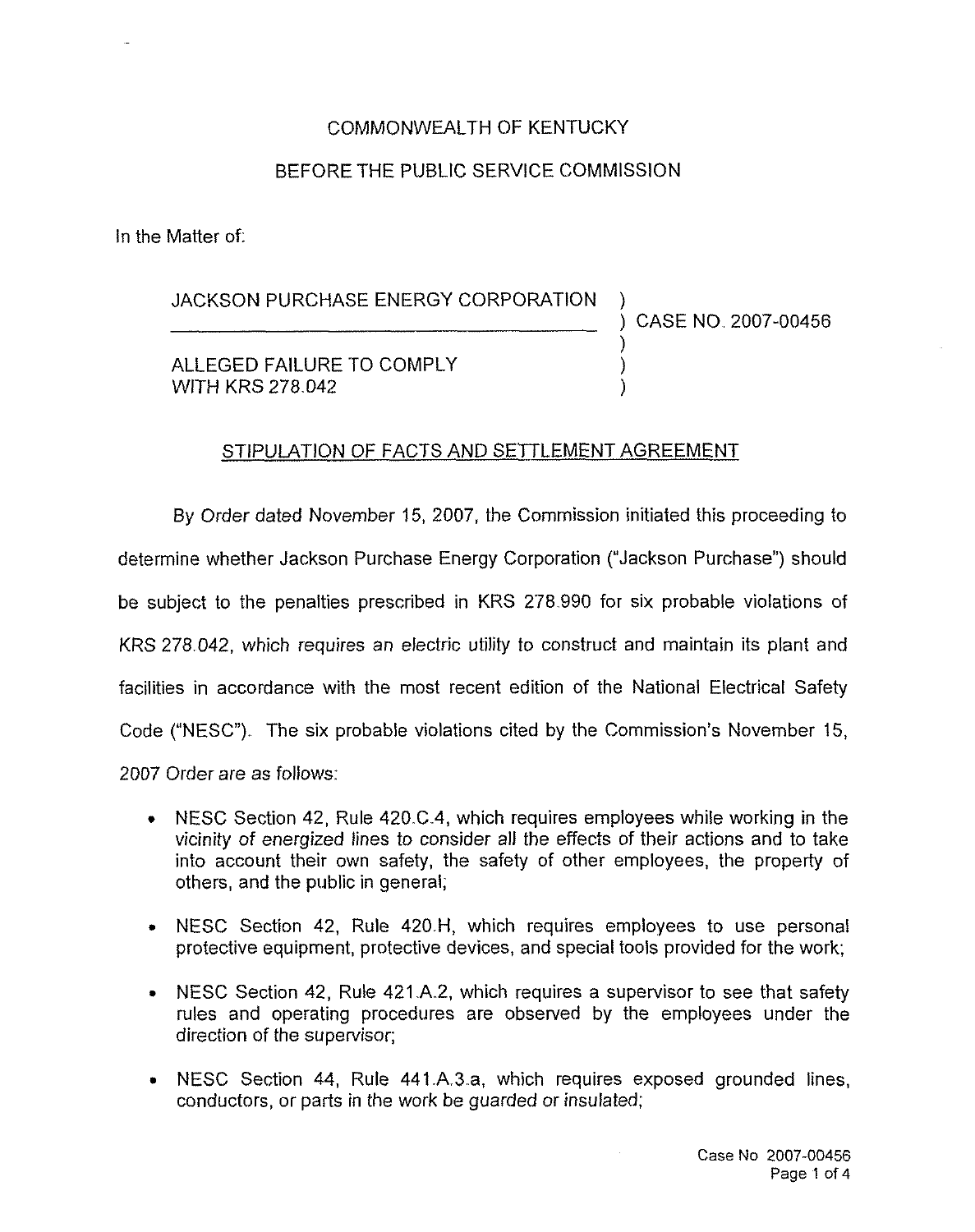- <sup>~</sup> MESC Section 44, Rule 443.A. I, which requires employees working on energized lines and equipment shall either insulate themselves from the energized parts or isolate or insulate themselves from ground and grounded structures, and potentials other than the one being worked on; and
- <sup>~</sup> NESC Section 44, Rule 443.D, which requires employees to avoid working on equipment or lines in any position from which a shock or slip will tend to bring the body toward exposed parts at a potential different than the employees body and which requires that work be generally done from below, rather than from above.

The alleged violations arose from an August 7, 2007 accident in which Joshua Champion, an employee with Hendrix Electric, sustained injuries after coming into contact with a clamp energized at 7,200 volts while at the same time making contact with a grounded clevis. At the time of the accident, Hendrix Electric was under contract with Jackson Purchase to work on a three-phase reconductoring project,

On December 9, 2007, Jackson Purchase filed a response to the Commission's November 15, 2007 Order. Jackson Purchase's response denied the NESC violations cited by the Commission, Jackson Purchase subsequently requested an informal conference, which was held at the Commission's offices on January 9, 2008.

Discussions during the informal conference between Jackson Purchase and Commission Staff resulted in the following Stipulation of Facts and Settlement Agreement ("Stipulation") which is submitted for the Commission's consideration in rendering its decision:

1. Jackson Purchase agrees that the Staffs Incident Investigation Report ("Report"), Appendix A to the Commission's November 15, 2007 Order, accurately describes and sets forth the material facts and circumstances surrounding the incident.

2. Jackson Purchase agrees to perform safety audits once each full calendar month on each Jackson Purchase crew and each contractor crew, pursuant to the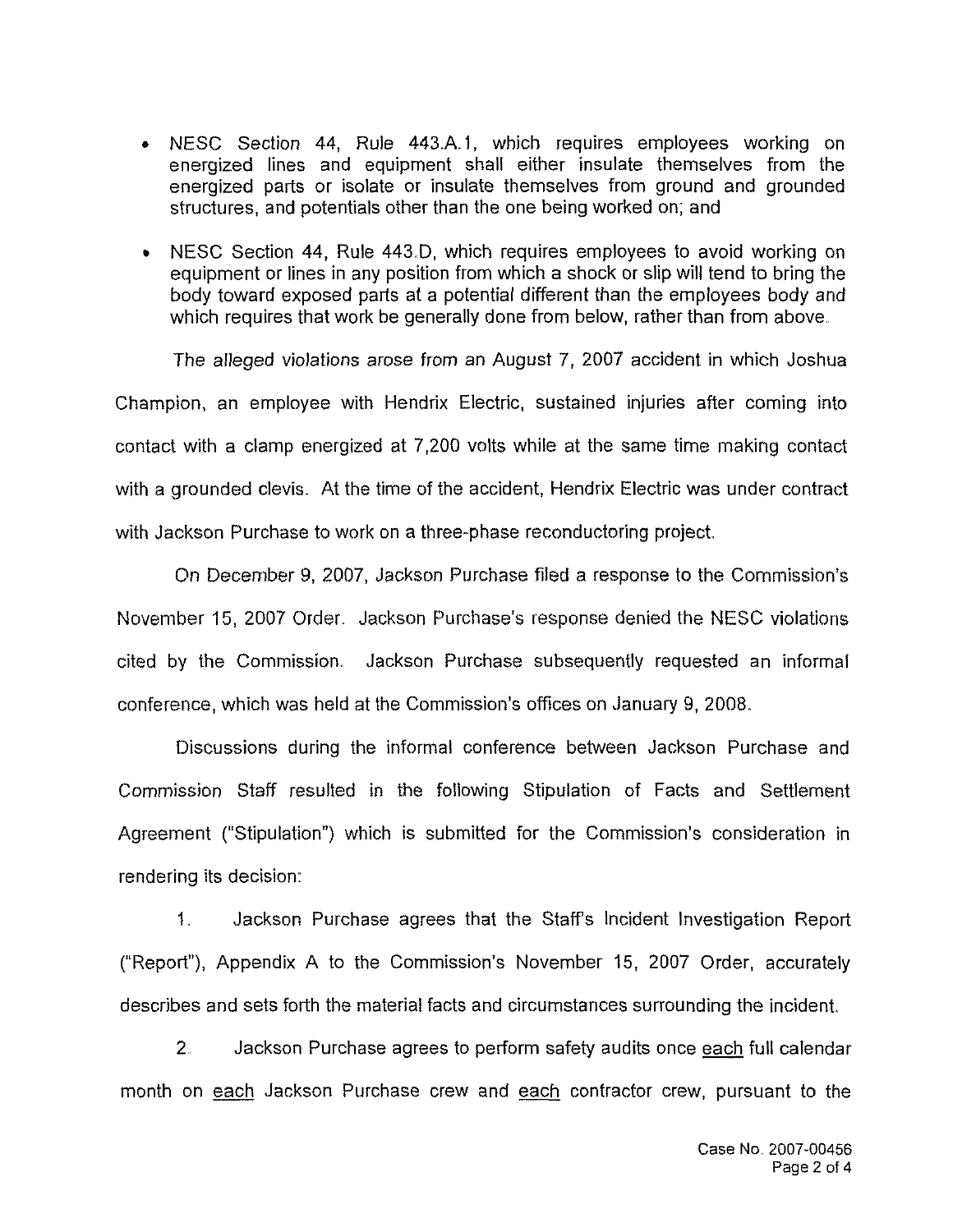NESC Audits will only be conducted on Jackson Purchase crews and contractor crews performing work on Jackson Purchase distribution facilities. In the event Jackson Purchase encounters extended emergencies and outages or contract crews are relocated outside Jackson Purchase's service area, safety audits would not be required during that calendar month. Written summaries of each audit shall be maintained by Jackson Purchase, and one Jackson Purchase employee shall be designated as responsible for ensuring that the monthly audits are performed and that the written records are maintained and available for review upon request by the Commission.

3. Jackson Purchase agrees to pay a civil penalty in the amount of \$7,500 in full settlement of this proceeding. The scope of this proceeding is limited by the Commission's November 15, 2007 Order to whether Jackson Purchase should be assessed penalties under KRS 278.990 for willful violations of the NESC rules as made applicable under KRS 278.042. Neither the payment of the civil penalty, nor any other agreement contained in this Stipulation, shall be construed as an admission by Jackson Purchase of a willful violation of any Commission regulation or NESC rule, nor shall it be construed as an admission by Jackson Purchase of any liability in any legal proceeding or lawsuit arising out of the facts set forth in the Report, nor shall the Commission's acceptance of this Stipulation be construed as a finding of a willful violation of any Commission regulation or NESC rule.

4 In the event that the Commission does not accept this Stipulation in its entirety, Jackson Purchase and Staff reserve their rights to withdraw therefrom and require that a hearing be held on any and all issues involved herein, and that none of the provisions contained herein shall be binding upon the parties thereto, used as an